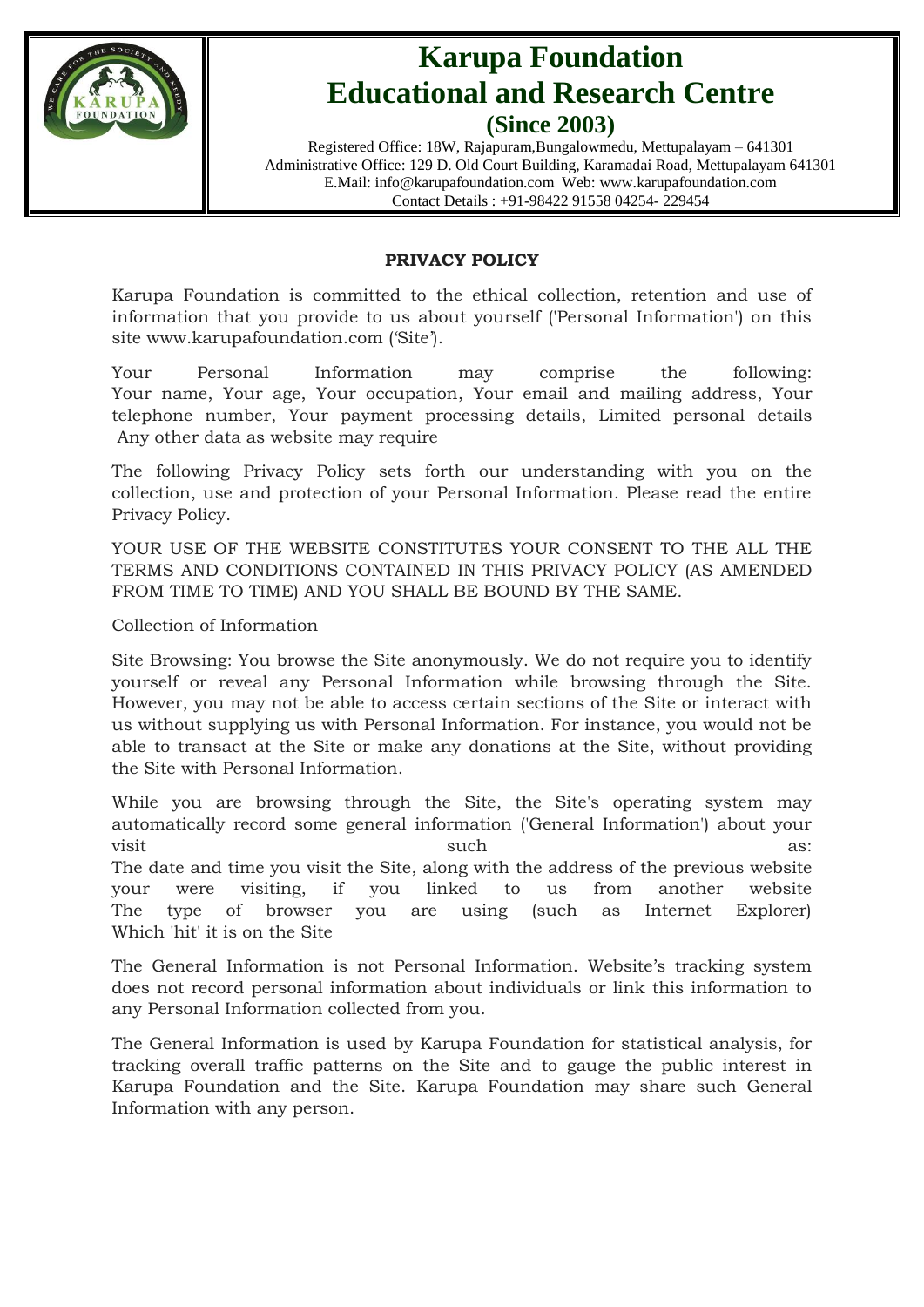

### **Karupa Foundation Educational and Research Centre (Since 2003)**

Registered Office: 18W, Rajapuram,Bungalowmedu, Mettupalayam – 641301 Administrative Office: 129 D. Old Court Building, Karamadai Road, Mettupalayam 641301 E.Mail: info@karupafoundation.com Web: www.karupafoundation.com Contact Details : +91-98422 91558 04254- 229454

| Usage                    |                                                                              |  |  |  |  |  |  | Information |  |  |
|--------------------------|------------------------------------------------------------------------------|--|--|--|--|--|--|-------------|--|--|
|                          | Personal information will be used by Karupa Foundation for internal purposes |  |  |  |  |  |  |             |  |  |
| including the following: |                                                                              |  |  |  |  |  |  |             |  |  |

Sending you internal emails, features, promotional material, surveys, brochures, catalogues reminders for donations, regular updates on the utilization of donations by Karupa Foundation and other updates.

Processing your donations to Karupa Foundation on the Site.

Receipt for donations made by you to Karupa Foundation.

Maintaining an internal confidential database of all the Personal Information collected from visitors to the Site.

Evaluating and administering the Site and Karupa Foundation activities, responding to any problems that may arise and gauging visitor trends on the Site.

Disclosure of Personal Information by Karupa Foundation

Within Karupa Foundation, access to Personal Information collected by Karupa Foundation will be given only to those persons who are authorized by Karupa Foundation. Karupa Foundation will provide access to third parties for inter alia entering and managing Personal Information in Karupa Foundation Database, processing your donations preparing address labels, sending emails, which require such third parties to have access to your Personal Information.

Karupa Foundation may share Personal Information with any of persons who are associated with Karupa Foundation, including companies and non-governmental organizations affiliated with Karupa Foundation in any manner. Karupa Foundation will retain ownership rights over such information and will share only such portions of the Personal Information as it deems fit.

Karupa Foundation is not liable in any manner whatsoever for the loss, damage(whether direct, indirect, consequential or incidental) or harm caused to you by the misuse of your Personal Information by a third party who is not an employee of Karupa Foundation.

Notwithstanding anything contained herein or any other contract between you and Karupa Foundation, Karupa Foundation reserves the right to disclose any Personal Information about you without notice or consent as needed to satisfy any requirement of law, regulation, legal request or legal investigation, to conduct investigations of breaches of law, to protect the Site, to protect Karupa Foundation and its property, to fulfil your requests, to protect our visitors and other persons and if required by the policy of Karupa Foundation.

Security

Karupa Foundation endeavours to use up-to-date security measures to protect your Personal Information.